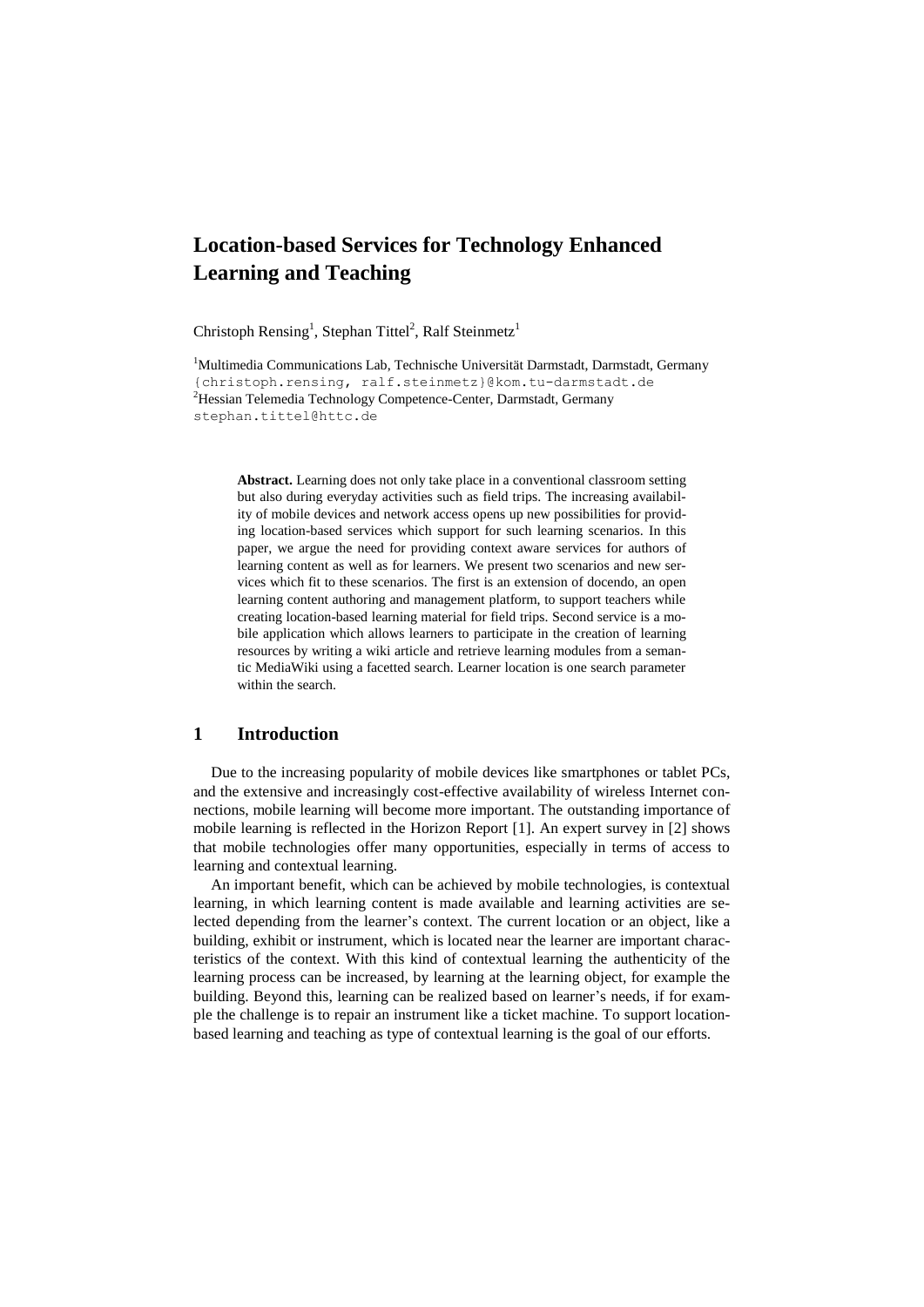In this paper we introduce two different scenarios of location-based learning and teaching and describe our technical solutions as well as our experiences in these two different scenarios. The first scenario is a so-called field trip. We extend existing approaches for support of field trips by assisting the teacher in his/her role as the author of learning material, especially during the process of content authoring for a field trip scenario. In the second scenario we place the emphasis on active participation of the learners as authors of learning material which is related to a location or to a stationary object by using a wiki system. Furthermore we consider a semantic description of the location or the stationary objects which are content of the learning task.

This paper is organized as follows. Section 2 introduces the two scenarios, their benefits and resulting challenges in depth. Section 3 summarizes different existing approaches and projects in location-based learning and teaching and in social learning. Social learning means learning where learners participate actively in the learning process especially by using Web 2.0 tools. Section 4 emphasizes our solution to support the first scenario based on an extension of our open learning content authoring and management platform docendo. In Section 5, we look at our solution for the second scenario. The paper ends with a summary of the experiences made during the use of our new services at our university in Section 6 and a summary and an outlook.

# **2 Scenarios**

#### **2.1 Field Trip, a basic Scenario of Location-based Learning**

In location-based learning, like in field trips, the mediation of learning content shall be illustrative and will be held outside the classroom, in order to increase the motivation of the learners. In addition, each learner shall make his or her own individual experiences and deepen his or her knowledge him- or herself by interacting with the learning material which is assigned to a location for example by answering and reflecting on test questions. Therefore, the learner has to determine in what order and at what pace learners wish to learn, which means that he has to select the stations of a field trip.

To access the stations of a field trip usually the learners either use a map created by the teacher or search for physical labels which mark the stations. Physical labels are not viable in public space where it is not allowed to put them. In mobile learning using mobile devices the learner usually gets a map on his mobile devices where the locations of the stations as well as her own location are indicated, like shown in Figure 1. This figure is taken from our solution for the first scenario, which is described in Section 4. If the learner has arrived at a station he or she selects the learning resources provided by the teacher for the station on the mobile device.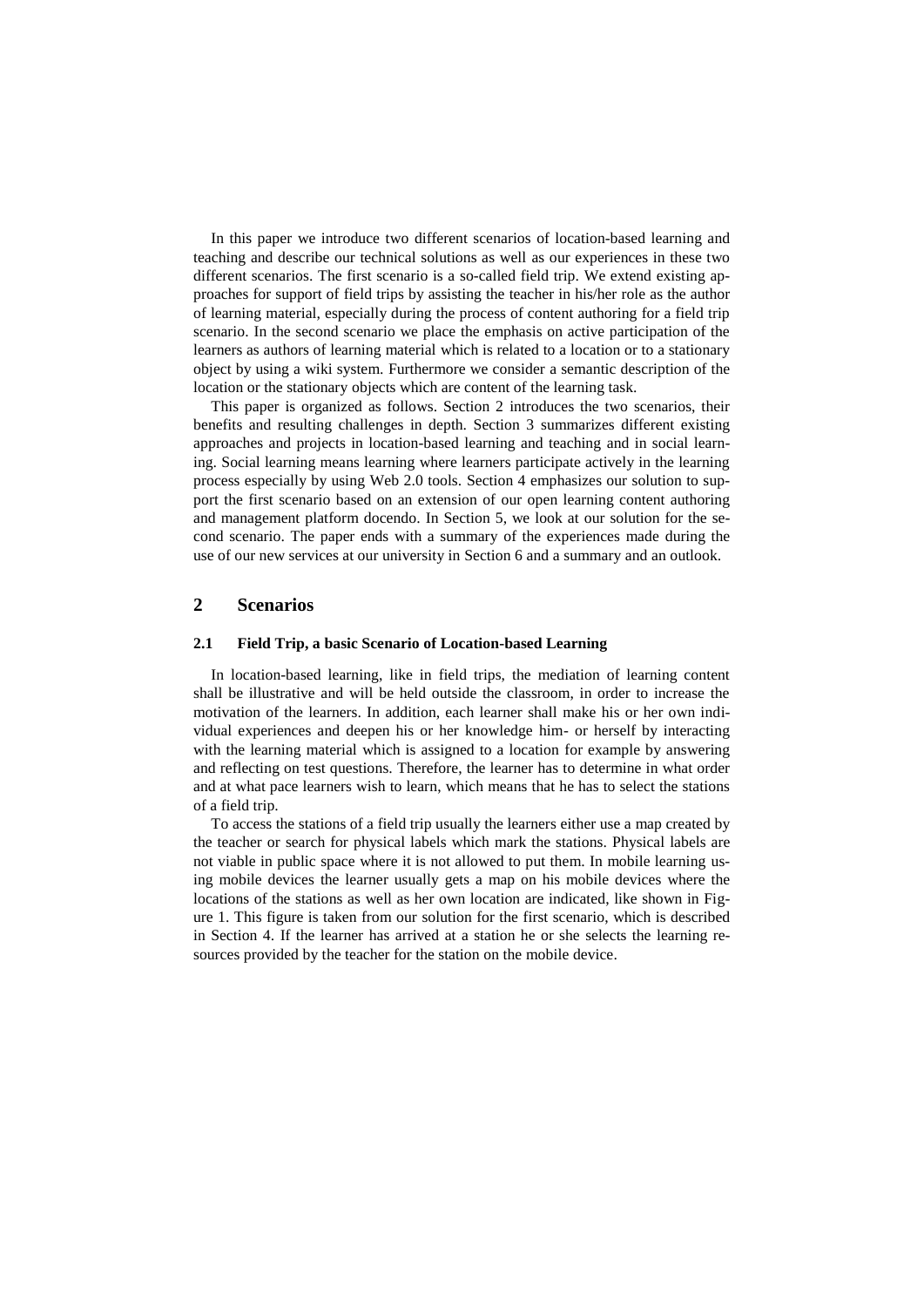

**Fig. 1.** Map View of field trip stations

Stations presented to the learner in the map have to be filtered if the clarity is compromised by a multitude of stations in the range of a learner or if stations are not equally suitable to reach the individual learning goal. Therefore we want to allow the filtering of stations presented to the learner, like shown in Figure 2 which is taken from the realization of our second scenario. The definition of features differs for different scenarios. Therefore it shall be adaptable by the authors. In our example the learner can filter the stations, which are bridges, in the basis of different criteria like Bearing, form of construction or period of construction.



**Fig. 2.** Filtering of different features for selection of stations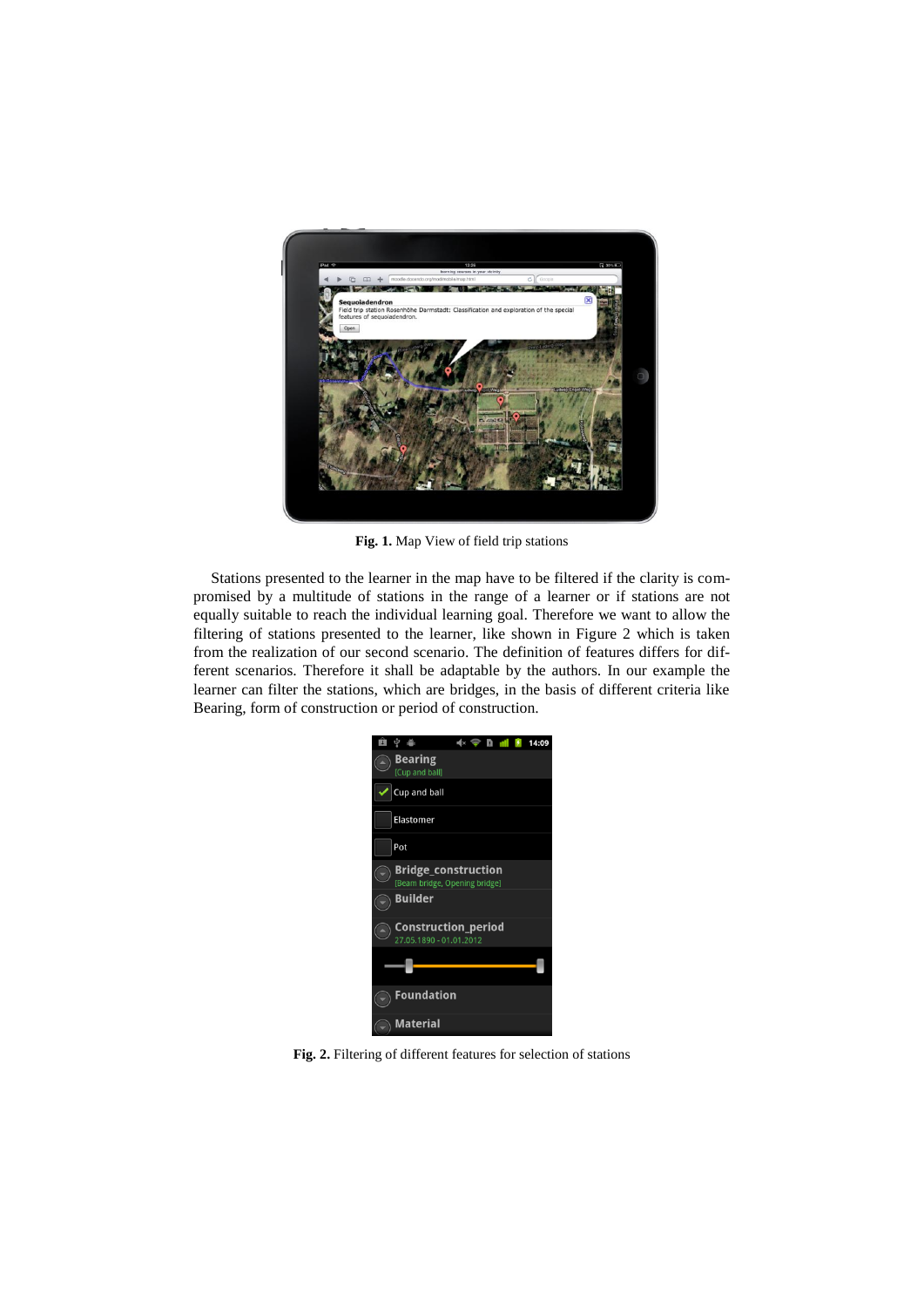#### **2.2 Authoring of Learning Content for Field Trips**

Preparing a field trip is a challenging task for teachers. They have to determine specific learning stations to be visited by the learners and have to document the location of the station, for example by highlighting them on a map, so that they will be able to locate the learning material correctly. The teachers also have to collect relevant information about the stations which will be presented in processed form as learning material to the learners at the various stations later on. Information collection can be done by taking photographs or films of the stations and by writing down instructions or questions for the learner.

In a second step, back in the classroom or office, the teachers have to prepare the information collected to provide learning material to the learners. First they have to retrieve the resources they collected, such as the pictures they took on their camera or instructions they wrote down and assign these to the respective stations. The various stations will also need to be located electronically on a map for the learners to be easily accessible.

As shown in this scenario, the preparation of the resources for each station without technical support is very time-consuming and tedious. The teachers have to associate every resource to a station and have to document the location of the station manually.

We therefore want to support this scenario in the following manner: The teachers create resources using their mobile devices by making photos and noting down questions using a mobile authoring application. They can do this initially in form of a draft, and revise it at a later stage. When a resource is created, the location is automatically determined and assigned to the resource. The allocation of resources to a station is done by matching the location information of the resource to the location of the station. The resources collected are automatically transferred and stored in a repository. These resources can thus be easily retrieved later by the authoring system when the teachers do the final authoring of the learning material back in the classroom or office.

### **2.3 Learner Participation in Authoring of Content for Location-based Learning**

The scenario described above is characterized by the activation of the learners at the different stations. The creation of learning content is solely done by the teacher. Greater participation of learners offers further potential. This potential is demonstrated by different experiences made in the use of so-called Web 2.0 applications in learning [3]. Learners actively take part in the learning process and become content producers sometimes. Our goal is to combine the advantages of mobile learning with the advantages of activation which can be achieved by participation of learners in the content preparation process.

Due to very good motivational experiences in creation of wiki articles by learners [4], we also want to use a wiki system. In the wiki learners can create the learning resource which belongs to a station as wiki page. At the same time we want to motivate the learners in using their mobile devices to collect and localize information and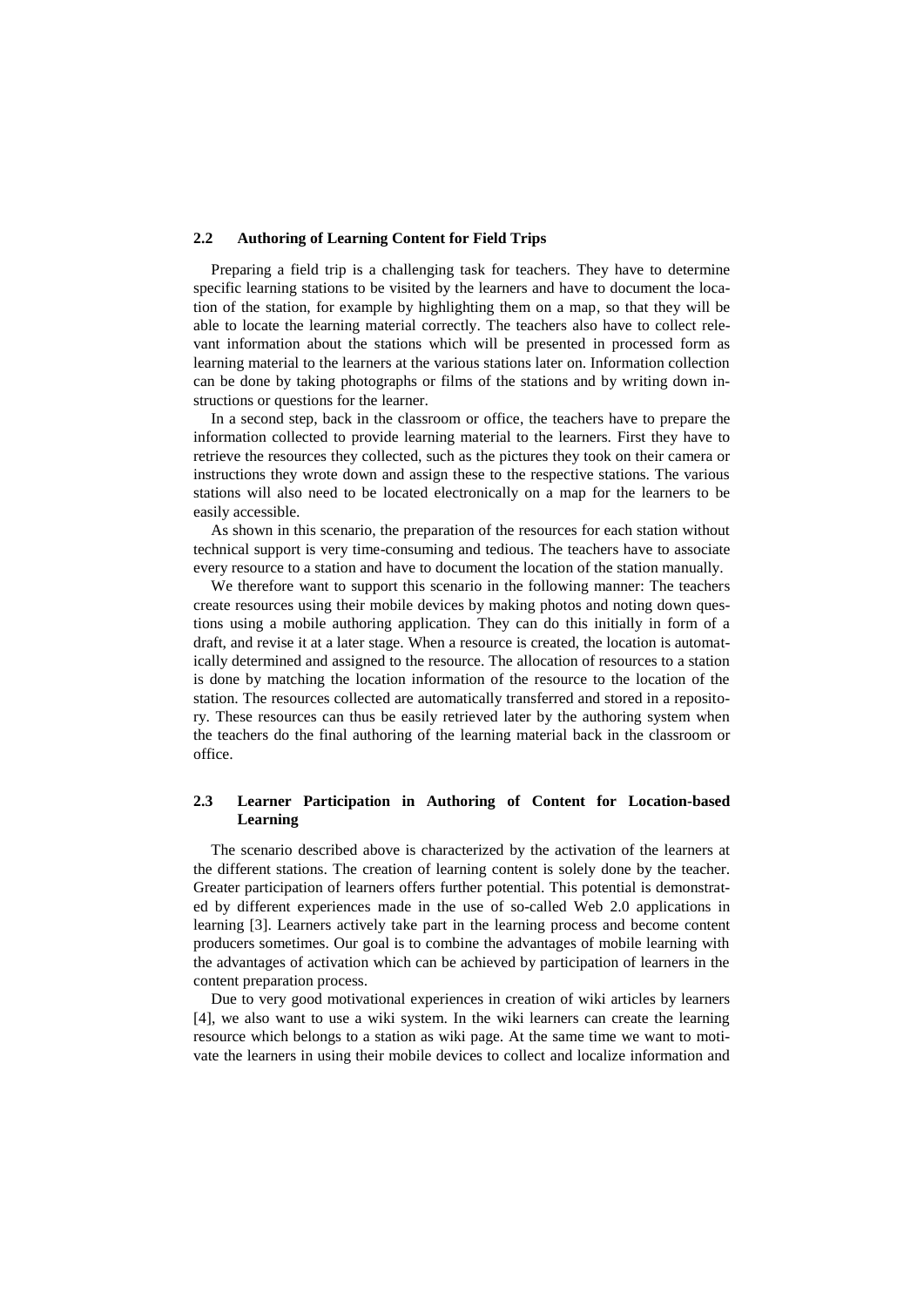pictures for the wiki pages like the teachers in the preceding scenario of authors support.

# **3 Related Work**

There is a huge amount of projects in which mobile learning scenarios and technologies have been developed and have been evaluated. The museum and tourism sectors have been active early on in developing material and systems for contextualized location-based learning. In examples from these sectors quite often specialized devices are needed, for example in a museum environment, or physical markers are used to detect the location, for example in guided city tours. In recent years, there are several approaches to use everyday devices like smart phones in location-based learning. These approaches focus on supporting the learner by detecting his context, especially her location, and thereby delivering learning content that fits to the location of the learner, meaning the base scenario introduced in Section 2.1.

Examples which address the mobility of the learner in this base scenario are manifold. In ARLearn [5] learners, as they move within a city, get information about learning resources which are related to objects like buildings or monuments in the nearby environment of the learners. Not only textual content but also audio and video documents are presented.

As example for the integration of playful elements in location-based learning [6] has to be mentioned. The authors realize a game in which students explore the university campus and city. They have to visit different stations within the site and solve tasks at the different stations. Sensor technology is acquired, to prove that they are at the correct station.

Activation of the learners at different stations or objects is also done in MyArtSpace [7], which supports mobile learning during school trips to museums or art galleries. Students take pictures, make voice recordings and take notes on a smartphone and send the collected material to a personal weblog. The collected material can be worked on later in the classroom. A similar approach is used in [8], where learning activities both outside the school and in the classroom are supported. Learners use PDAs to record observations in an ecosystem in a park and to localize them by using GPS coordinates. Tasks, which have to be fulfilled, are presented to the learners in form of cards. Due to the lack of an Internet connection of the PDAs, cards and observations are exchanged locally by using a laptop as server. Ambient Wood [9], MOBIlearn [10] or Math4Mobile [11] are other examples for mobile learning projects.

Apart from these projects in the area of mobile learning there are many activities to use Web 2.0 applications for learning and teaching, which are also important to highlight in the context of this paper, pursuing the goals of our second scenario. The term Web 2.0 was originally used in 2003 and has been given broad notice since 2006, when it has been used in [12]. It refers to technologies and applications that facilitate creativity, information and knowledge sharing, and collaboration. These attributes are assumed to be useful in learning processes too [13]. By now, different experiences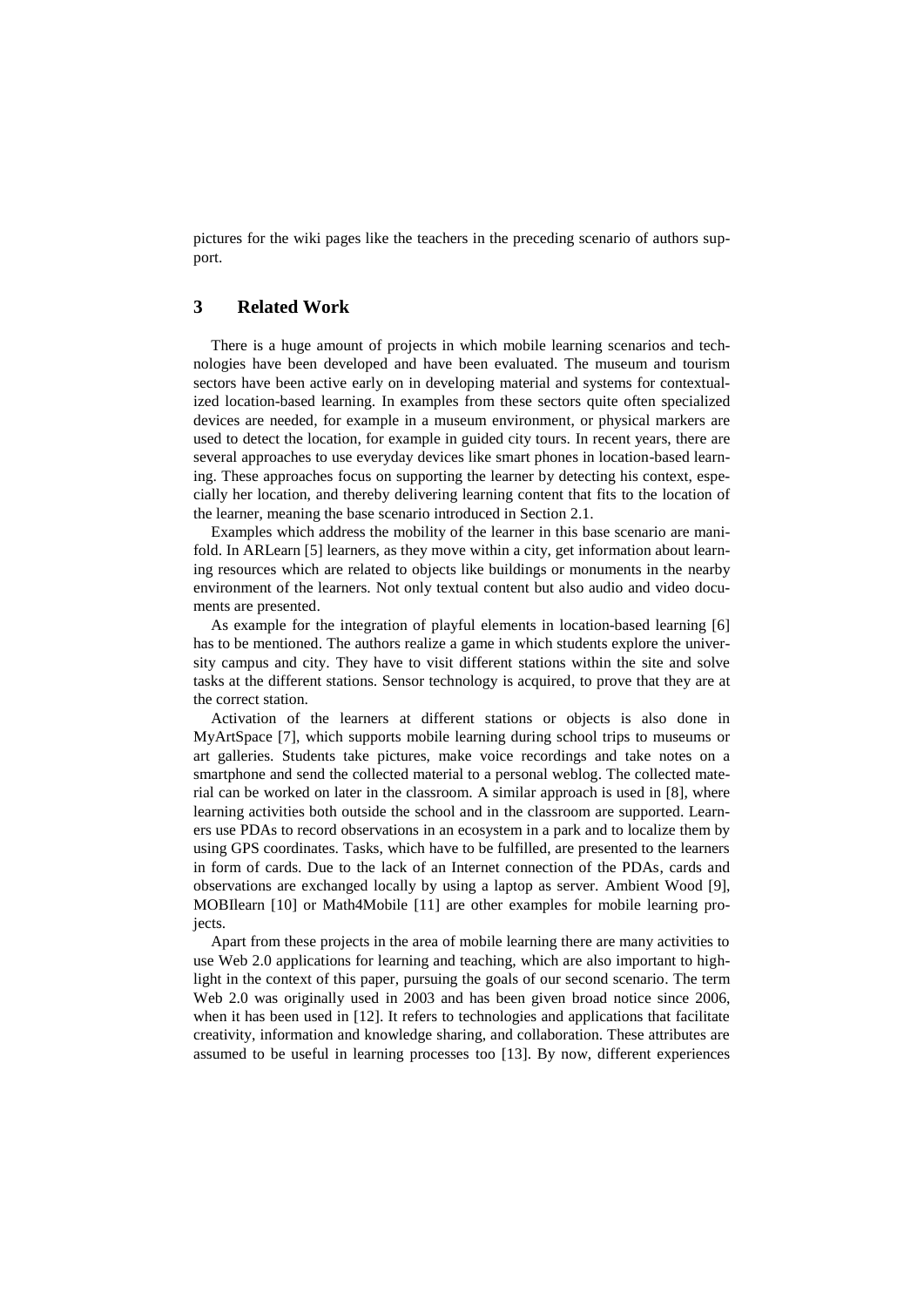have been made, especially in using wikis [14] [15] [16] and blogs [17] [18] [19] in learning scenarios.

Building on these general experiences and the excellent experience gained by our project partners in the application of wikis we decided to combine location based learning and participative learning as presented in Section 2.3. Besides MyArtSpace [7], to the best of our knowledge, none of the existing approaches supports Web 2.0 content creation by the learner in a mobile scenario. Our approach to collect information and photos by the learner for preparation of a wiki page will be described in Section 5 in detail.

Also there exist no tools which actually support the mobility of the author during the creation of learning material for a field trip in the sense of collection of information and material in a repository and description of the information by geocoordinates. In order to meet these needs of the author, we extended our existing learning content authoring and management platform docendo. This approach will be presented in the next section.

#### **4 Location-based Learning Content Authoring**

As we have explicated before, there exist no tools which support authors in creating learning resources for location-based learning regarding the requirements we collected in Section 2.2. Hence we developed a new tool, which is an extension to our own authoring platform docendo. Below we will first introduce docendo, followed by a description of the extensions for location-based content authoring.

#### **4.1 The Open Learning Content Authoring and Management Platform docendo**

docendo is an open source web-based platform for the authoring of web-based trainings (WBT), which can be complex trainings but small modules also. In addition it has functions for management and exchange of resources to support collaborative authoring.

The different functions of docendo are shown in Figure 3. The authoring component of docendo is composed of different editors (the Course Structure Editor, the Section Editor, the Testitem Editor, and the Reference and Glossary Editor). By using these editors the author creates resources of different granularity and type. Only the creation of assets, like images, videos or animations, takes place outside the docendo platform using external tools. A course using the edited resources is structured using the Course Structure Editor, which is shown in Figure 4. Complete courses are exported using an XSL-transformation to generate a content package which is compliant with SCORM (Sharable Content Object Reference Model) [20]. These are offered to the learner generally by using a separate learning management system. docendo [pro](http://dict.tu-chemnitz.de/english-german/provides.html)[vides](http://dict.tu-chemnitz.de/english-german/provides.html) in addition to the SCORM-export [the](http://dict.tu-chemnitz.de/english-german/the.html) [facility](http://dict.tu-chemnitz.de/english-german/facility.html) to generate small modules in form of HTML pages. We assume that for location-based learning small modules are used most of the times.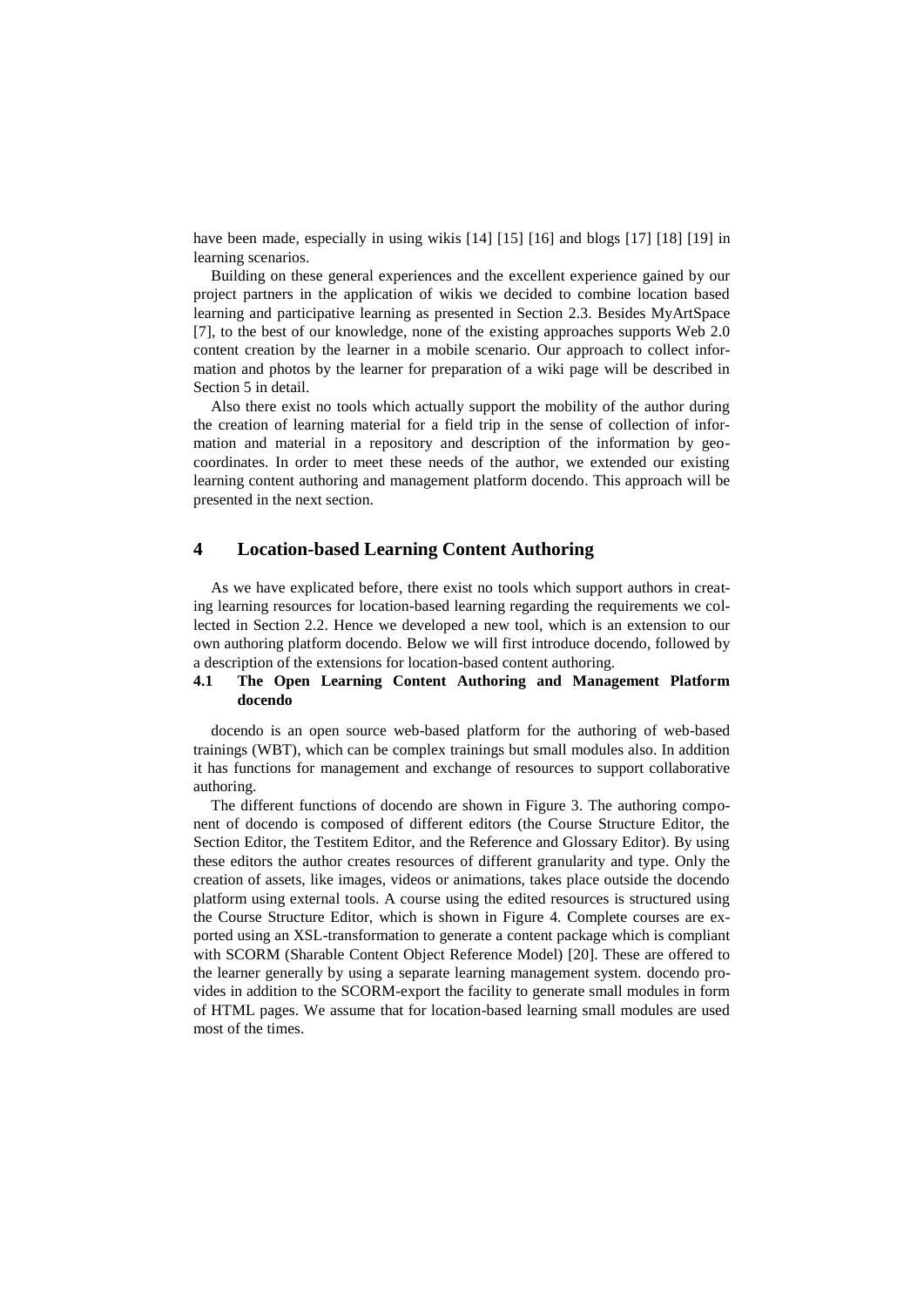

**Fig. 3.** docendo Use Cases

| <b>Course editor</b>                             |                                                                                            |               |
|--------------------------------------------------|--------------------------------------------------------------------------------------------|---------------|
|                                                  |                                                                                            | Edit metadata |
| Title:                                           | docendo - Concepts and Features                                                            |               |
| <b>Description:</b>                              | This course presents the different scientific concepts of docendo as well as its features. |               |
| Keywords:                                        | docendo   concepts   features                                                              |               |
|                                                  |                                                                                            |               |
|                                                  | Title used within this course<br>Differing title in metadata                               |               |
| $\bigcirc$ 1 $\bigcap$ About this course         | Information page for course "docendo - Concep                                              | ╱×            |
| $\bigcirc$ 2   Introduction                      |                                                                                            | ⁄ x           |
| ◯ 3   Platforms for Technology Enhanced Learning |                                                                                            | ⁄ x           |
| ◯ 3.1 VBT Authoring Tools                        |                                                                                            | ╱×            |
|                                                  | $\bigcirc$ 3.2 Repositories                                                                | ╱×            |
|                                                  | ◯ 3.3 Learning Management Systems                                                          | ╱×            |
|                                                  | ◯ 3.4   Learning Content Management Systems                                                | ∕ x           |
|                                                  | ◯ 3.5 1 Functions of LMS and LCMS                                                          | °×            |

**Fig. 4.** Course Structure Editor

All resources, which are edited using the different editors mentioned before, are stored in the docendo repository. Same applies to multimedia assets, which are integrated in a section of a course. Resources and assets are described by metadata using the LOM (Learning Object Metadata) set [21]. The resource repository offers search,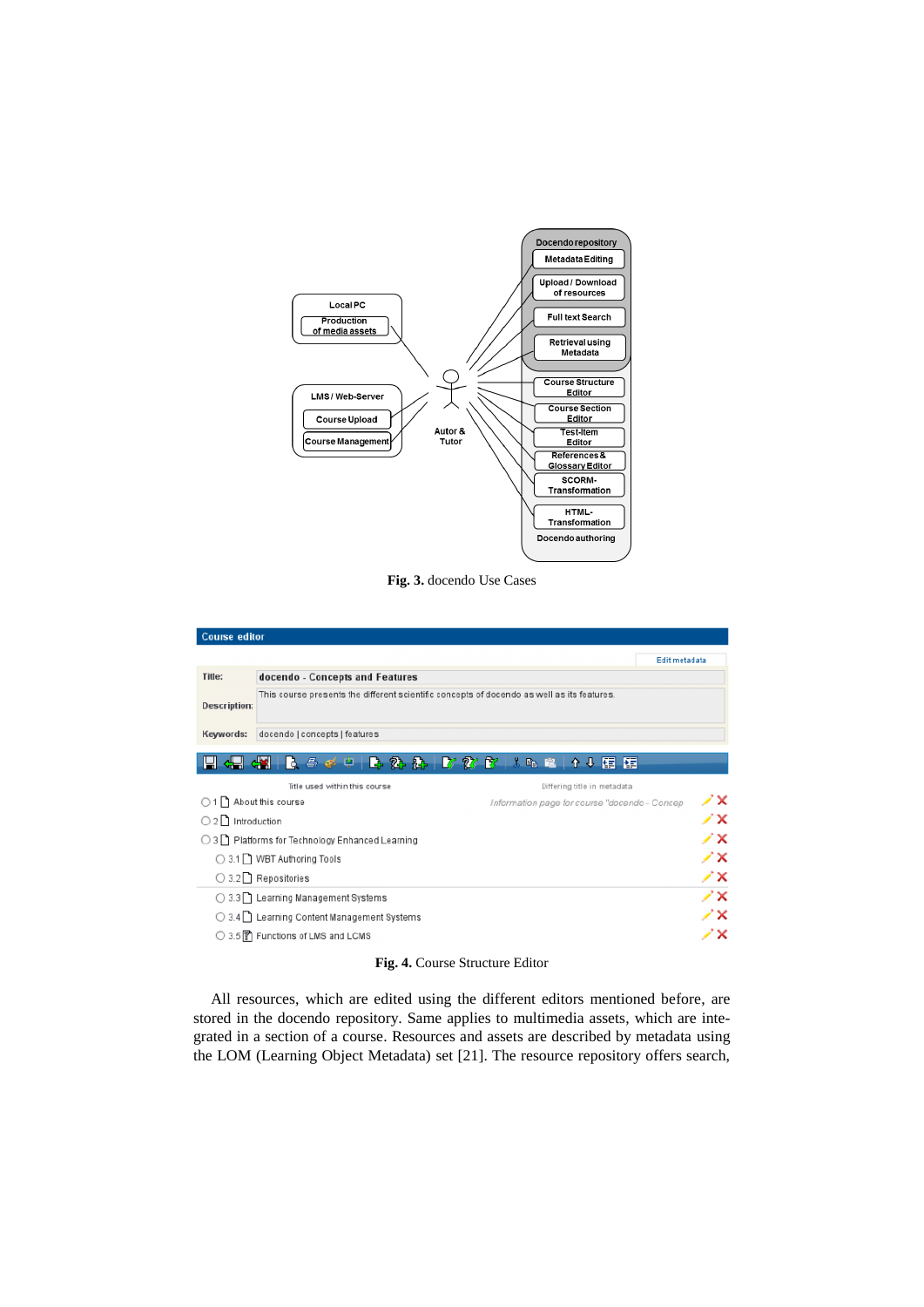upload and download functionalities. These functionalities are integrated in the Section Editor and Course Structure Editor likewise to allow usage of existing resources while creating a section or course.

In summary docendo can be characterized by the following properties, which are described in [22] in detail:

- The provision of resources in a repository. Resources can have different aggregate levels, from assets to entire courses.
- The support of modular reuse and authoring by aggregation [22], which means that all existing resources from assets to sections can be modified by any author and can be integrated in a new course.
- The integration of metadata editing in the authoring process in a transparent fashion and thus providing a high level of user friendliness.
- The support of collaborative authoring in groups.
- The strict separation of content from layout, thereby enabling instructors without specialized knowledge of HTML editors and multimedia tools to create self-study material by themselves.
- The adoption of data format standards such as Sharable Content Object Reference Model (SCORM) and Leaning Object Metadata (LOM) for content and metadata respectively to support the exchange of learning content across different platforms.

#### **4.2 Location-based Content Authoring in docendo**

After introducing docendo we want to explain how we support authors in creation of learning resources for location-based learning as required in Section 2.2. For that we have to extend the docendo use case by the support of mobile devices, as shown in Figure 5. Authors need functionalities which allow the editing of notes, which are stored as drafts of docendo sections in the docendo repository, and the creation and upload of assets, photos and videos in particular. Learners need location-based access to courses or sections of a course to realize the advantages of contextual learning which have been explained in the motivation.



**Fig. 5.** Extension of docendo Use Cases for mobile devices

To realize the use cases supporting the author we developed a mobile docendo editor for authoring on the Android operating system. The author can use this editor for writing descriptive texts, work orders or questions for test-items using his or her mobile device, see Figure 6. These drafts of sections are stored in the docendo repository.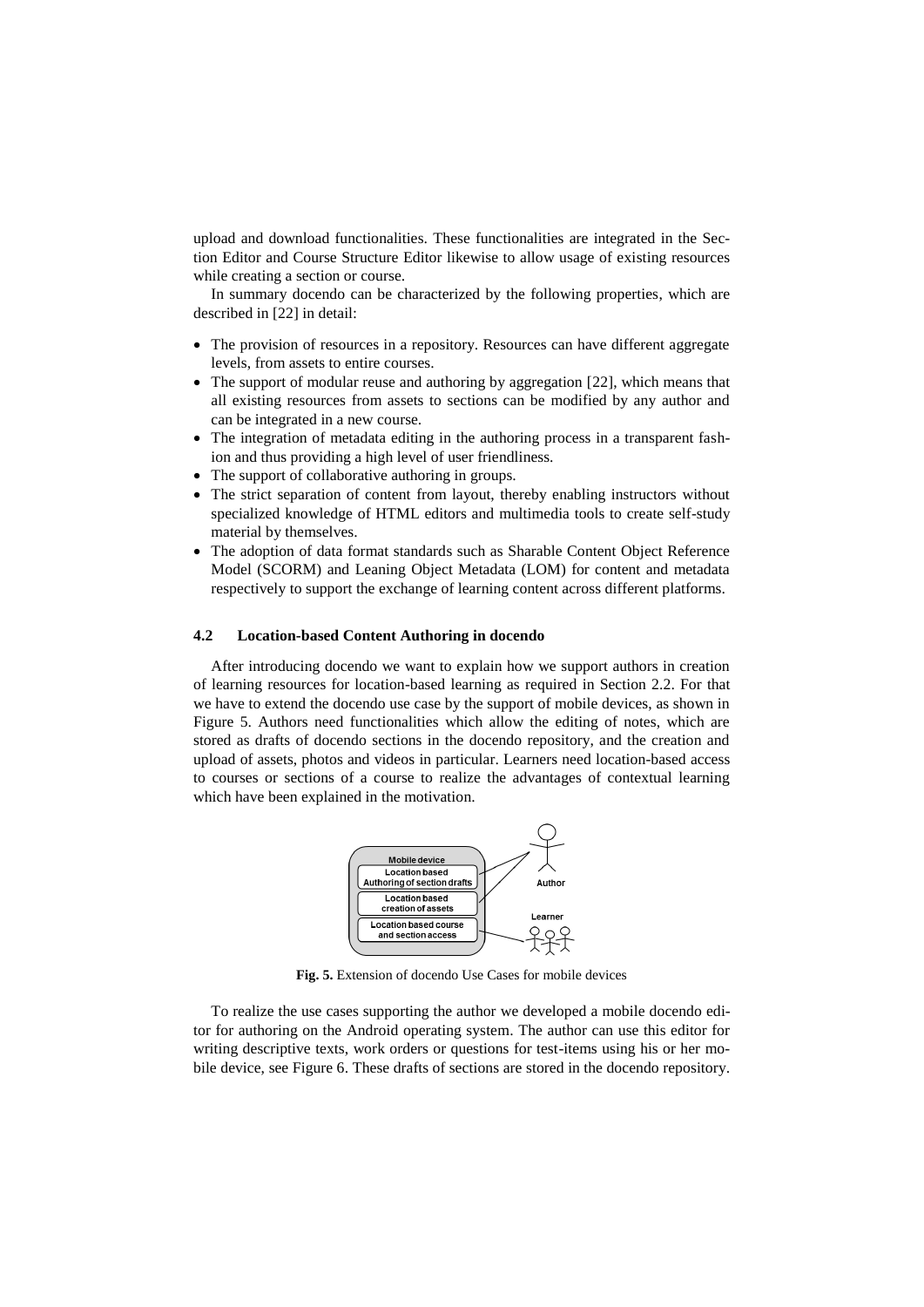The stored section can be revised and complemented at a later date using the existing docendo editors. In addition teachers can assign one or more assets, which they created with his mobile device, particularly photos or videos, to the section. Assets are uploaded to the repository also.

All sections and the resources are described by the location. To detect the location we usually use the GPS coordinates. If these are not available, we use the coordinates of a query with HTML 5.0. Since this can be inaccurate, it is possible to adjust the position in docendo later, like shown in Figure 6. The location information is stored in the LOM metadata set using the field General/Coverage, which is also shown in Figure 6.

To realize the use case "Location-based course and section access" we do not need a new application. The existing browser on the mobile device can be used to access courses and sections. Hence the sections are presented on a map, based on Google maps. The current position of the user and all sections are displayed, as shown in Figure 1 (where the current position of the user is panned out of view and the shortest route to the selected learning object is highlighted in blue). The sections in either view can directly be opened by the learner with a single click or tap.



**Fig. 6.** Upload of notes and later editing of their geo-location in docendo

## **5 Semantic MediaWiki for Location-based Learning**

As we said before, to the best of our knowledge there exist no approaches which support wiki content creation in a learning scenario in which the content is created by the learner in a mobile scenario. To support the requirements described in Section 2.3 we developed a mobile app for the Android operating system which is used by the learner to collect notes and photos in a wiki page. To allow the filtering of learning resources regarding different aspects in addition to the current location we use Se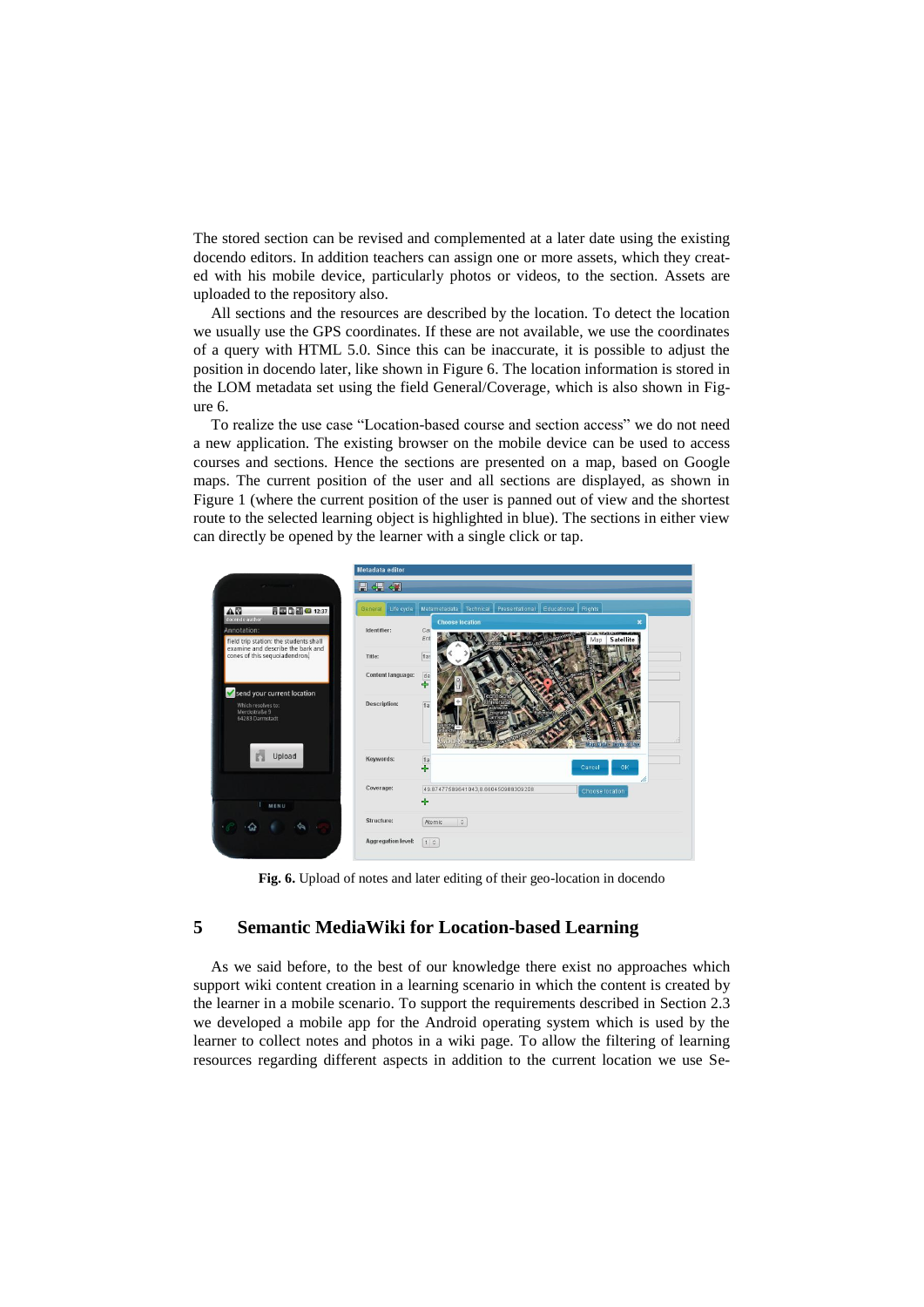mantic MediaWiki. Next we describe how we use Semantic MediaWiki to realize a flexible domain model and how the filtering of resources can be done by using this domain model. We explain the domain model using our evaluation scenario from civil engineering as example. In this scenario the objects used for contextual learning are bridges. The app for mobile content collection in wiki pages is shown at the end of this section.

#### **5.1 Realization of a flexible domain model using Semantic MediaWiki**

Semantic MediaWiki [23] is an open source extension to the MediaWiki software, providing means for semantic labeling of wiki content using explicit mark-up, socalled semantic properties. Semantic properties allow further characterization of links and data by semantically annotating the relationship between two wiki pages or between wiki page and data. Thus, content that has been annotated by semantic properties can by interpreted by a computer [24].

The application-specific domain model, which is used for filtering relevant learning material, is realized using semantic properties within Semantic MediaWiki. For that, it is only necessary to label concepts of the domain model within the running text of the wiki page with the extended wiki mark-up of corresponding semantic properties. Thus, the sentence

```
The Main-Bridge, the so-called Eiserner Steg, was built
in 1868 from a blueprint of J.P.W. Schmick.
```
becomes the semantically annotated sentence:

```
The Main-Bridge, the so-called Eiserner Steg, was built 
in [[Construction period::1868]] from a blueprint of 
[[Architect::J.P.W. Schmick]].
```
Effectively, this creates two semantic properties Construction period and Architect with values 1868 and J.P.W. Schmick, respectively. The data type of these properties is Page by default, which means that these properties are being rendered as links to wiki pages. Semantic MediaWiki however supports further data types, most notably Number, Date and Geographic coordinate, which can be set on the corresponding property page using the instruction [[Has type::<data type>]]. In this manner, all features of the domain model get mapped to specific semantic properties within the wiki.

#### **5.2 Using the domain model for location-based, facetted content provision**

For realization of location-based learning and filtering of learning material as claimed in the base scenario described in Section 2.1 the domain model is exploited. The Android application, used by the learner during the field trip, communicates with a Semantic MediaWiki server as shown in Figure 7.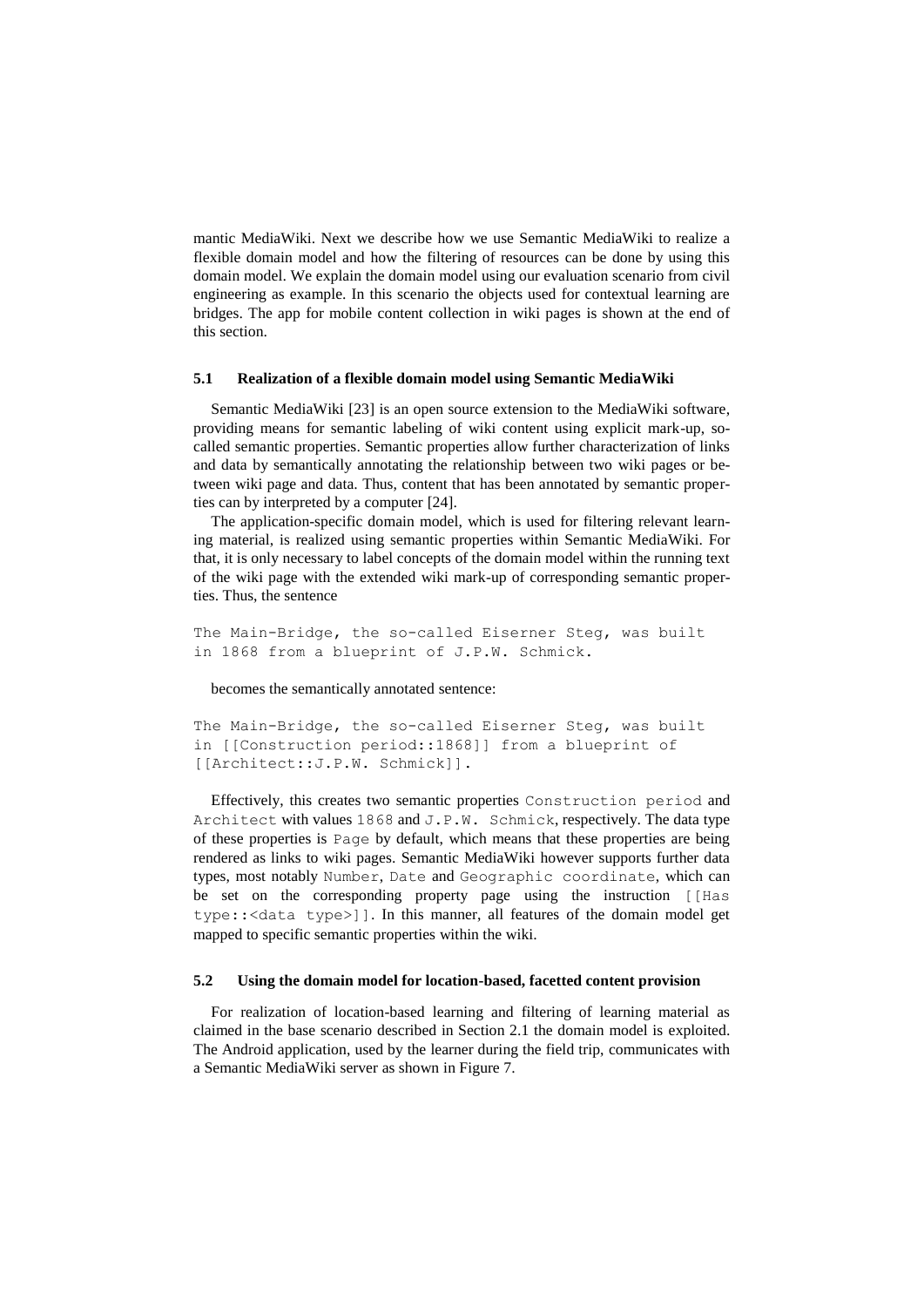

**Fig. 7.** Architectural overview of the software components involved

As soon as the the Android application is started it retrieves all semantic properties and their existing values as JavaScript Object Notation (JSON) formatted data from a web service, i.e. the page Special:Ask, which is provided by Semantic MediaWiki. These properties are then presented to the learner as filter facets, as shown in Figure 2 in Section 2.1. The active facet values, together with the learner's current location, are being used to define the parameters for searching for learning materials, buildings in our case, to match the learner's current information need.

Retrieving the filter facets is a two-step process. First, all semantic properties are requested from the wiki, that have the label [[filter::true]] defined on their property page. This way, it is possible to use semantic properties on wiki pages that do not necessarily serve as filter properties for the Android application. Second, all currently used values of the properties gained in the first step are retrieved. Hence the user interface for configuring search facets is domain independent and dynamically acts in accordance with the properties currently being employed in the wiki. Another advantage of this method is that changes in the content of the wiki are immediately reflected in the filter facets of the Android application.

The filter properties are being used to confine the search results to match the current information need of the user. To also embrace the current location of the user, all wiki articles are annotated with the geo-coordinates of the corresponding buildings. For that, we define a special property [[Has coordinates]] with data type Geographic coordinate. This data type allows defining latitude and longitude both in decimal and degree/minutes/seconds formats. The web service provided by Semantic MediaWiki, that is being used for semantic search, already contains an algorithm supporting perimeter search around a geographic coordinate. The radius being employed for this perimeter search can be configured in the settings of the Android application. The current location of the user is determined via GPS or, if not available, via Wifi- or GPRS-based localization. In summary, the request to the web service is comprised of the active filter properties, the current location of the user and the search radius.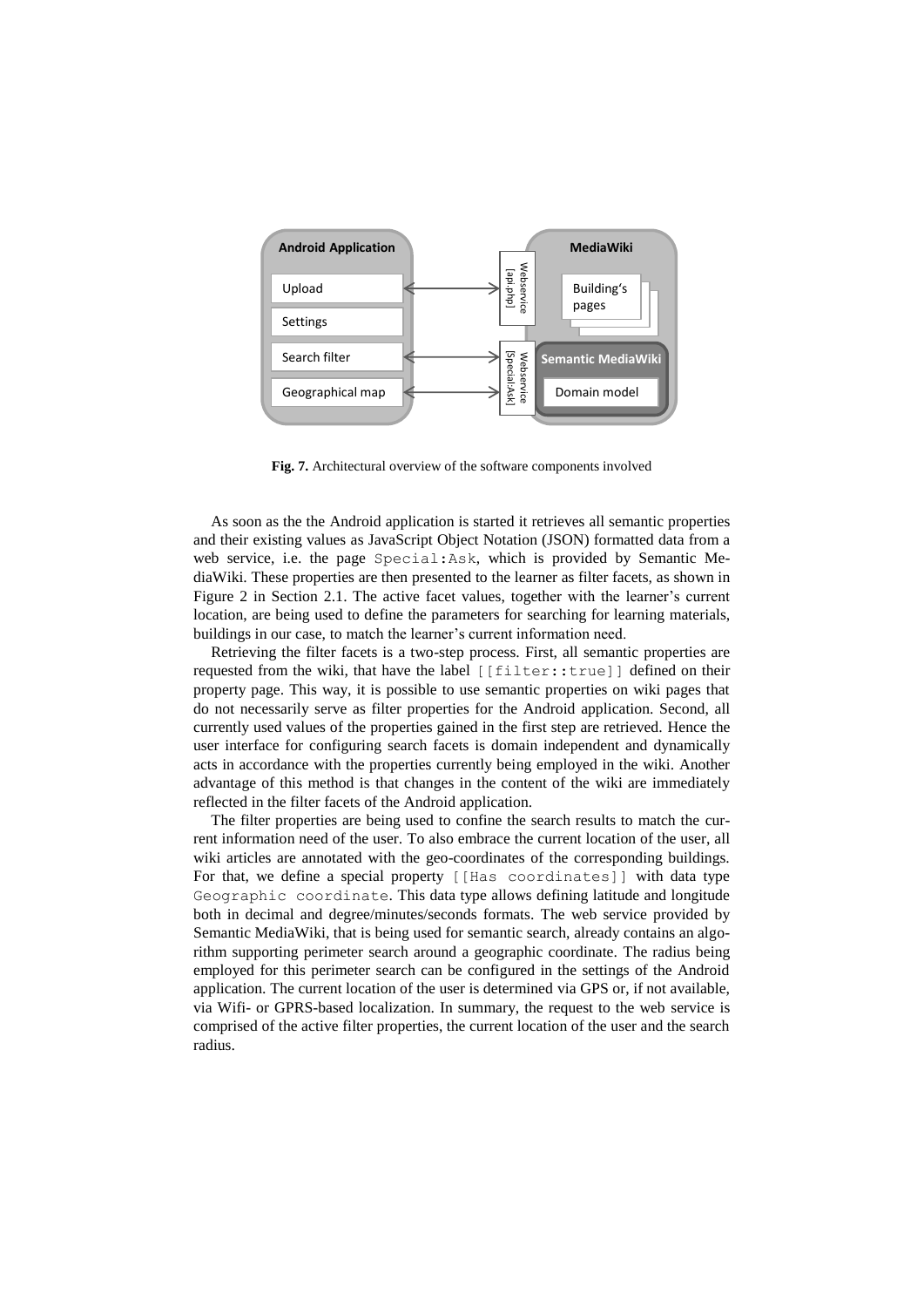The results of the location-based, facetted search are displayed as markers in the environment of the user on a Google Maps view, as shown in Figure 1. Tapping on one of these building markers opens a dialog containing the name of the building, its semantic properties of the domain model and a button for opening the corresponding wiki page. The wiki page will be opened in the internet browser of the mobile device, not in the Android application itself.

#### **5.3 Location-based Content Collection on a Wiki page**

Besides content provision, the Android application supports location-based content collection as kind of learners participation, as mentioned in Section 2.3. The learners are to use the Android application to take photos and make notes of buildings on site. Hence in the first step, the type of medium to be created is being chosen, as shown in Figure 8. At this point we decided to support all media types that modern smart phones are capable of, including the creation of videos. These however cannot reasonably be embedded on wiki pages without format conversion and further adaptations of the wiki itself. For creating photos and videos, existing Android applications specialized for this are being used and the result is then further processed, as is common practice with the Android operating system.



**Fig. 8.** Selection of photo and Wiki page

After selecting the medium to upload, the user then chooses on which wiki page the medium and the additional text is to be inserted (Figure 8). In case this wiki page does not yet exist, it will be created. Otherwise the new content is appended at the end of the existing page. The text is meant to be in the form of a short note and due to the often tedious text entry interfaces of mobile phones, it intentionally does not support wiki mark-up. The final editing and formatting of the text is intended to be done by the students using conventional PCs. The current location is automatically appended to the text in the form of the semantic property [[Has coordinates]] when being transmitted to the wiki. This causes the corresponding wiki page to get extended by that property with the given location.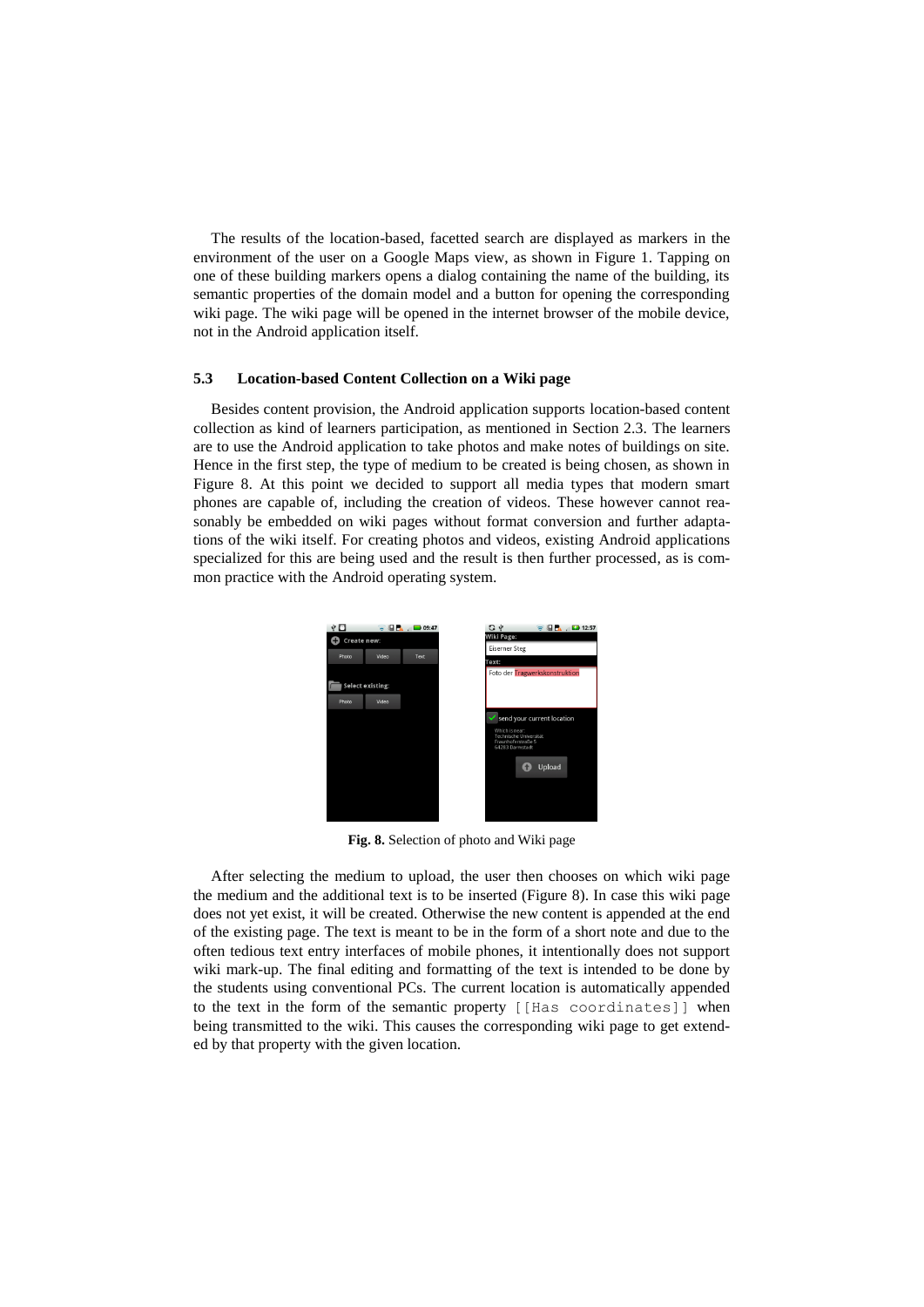The entire communication between application and wiki uses, as shown in Figure 7, MediaWiki's web service "api.php". This service provides means for authentication, upload of media and modification of wiki pages. This way, the version history feature of MediaWiki can be used to inspect who did when what changes to a specific wiki page. All information needed for using the web service, namely the web address of the wiki and user account information, can be configured by the students in the settings of the application.

## **6 Experiences**

We have proved the second scenario within two classes in civil engineering at Darmstadt University. In both classes each student has two select an existing building which is physical available to him or her. The student has to visit the building, has to make photos and has to write a wiki page about this building. In this wiki page he or she has to explain details about the construction of the building. Therefore a structure of the page was predefined. Photos have to be general views and have to show details.

In one class, which is about steel construction, the same task has been given to the students in previous semesters also. Then it was accepted from the students and they have been highly motivated [4]. In the last semester the use of smart phones and the app, described in Section 5 have been offered to the students to fulfill the task. The demand to use a smart phone, which was lent to the students for free, was low. Apparently the benefit to use a smart phone seems to be low for the students. They do not see an incentive to use it.

The second class is about history of constructive civil engineering. Students had to select a road bridge in the Rhein-Main region as building which has to be described. In this class more participants used our app even though the number of students in the class has been less. In this class collaborative authoring was a new method. Maybe students hence did not see an alternative to using the app.

In both classes students who use our app mentioned that the app works well in general but they are impatient of the quality of the pictures. They also said that they had to redact the page at home using a browser on a PC. The app has been used for collection of notices only.

# **7 Summary and Outlook**

In this paper, we have presented two approaches to enhance location based learning and teaching. In the first scenario the focus is on the support of teachers which prepare resources for a field trip, which are used by the learners at a later time. The main novelty is the continuous support of the authoring process in docendo. Resources created by the teacher are stored at the docendo repository with assigned geo location automatically. Although a comprehensive evaluation has yet to be made, individual feedback received from teachers using docendo has been positive thus far. Teachers like the facility to create notices at the stations of the field trip, but they are restricted in editing these notices by the possibilities of the smart phones used.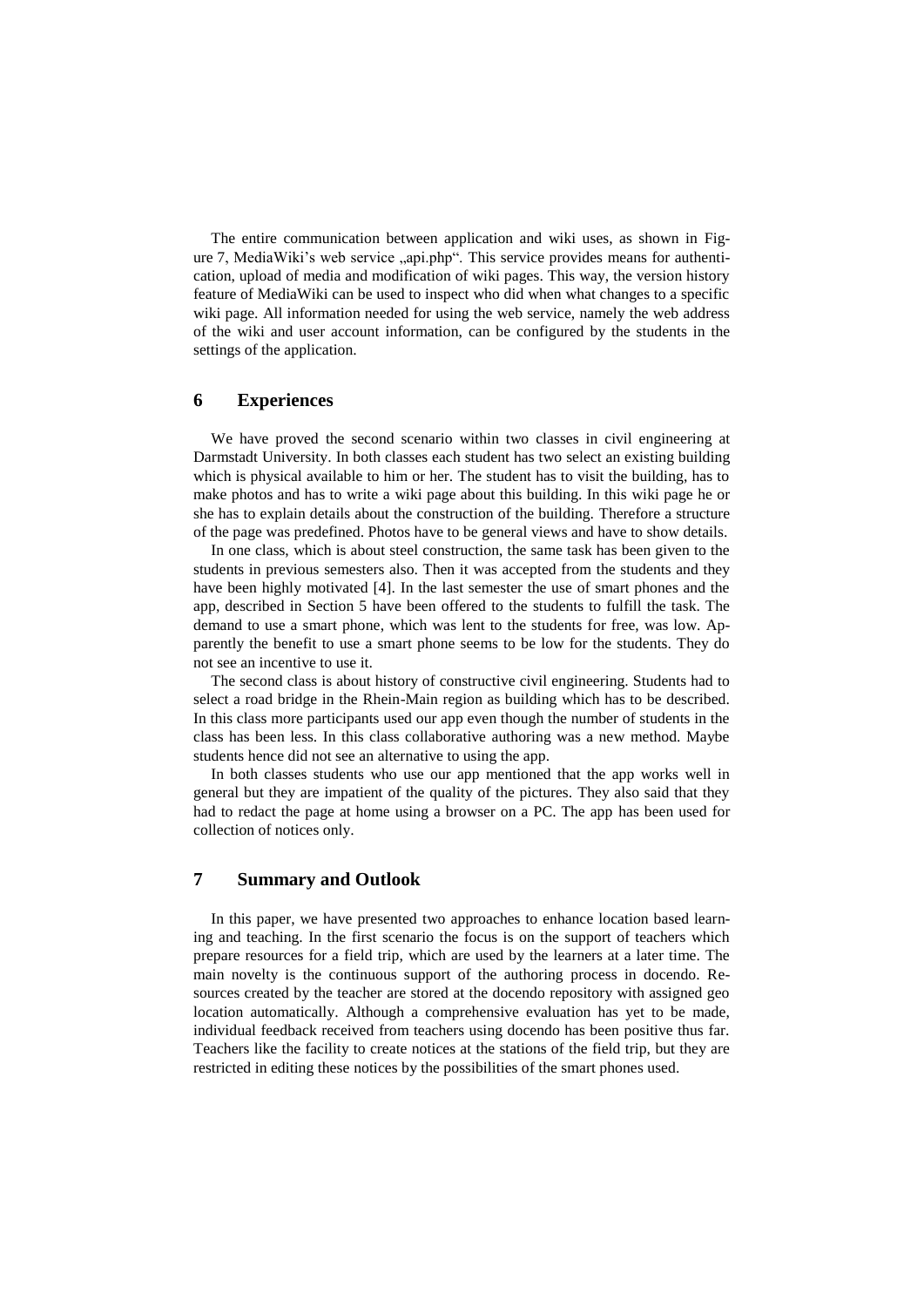In the second scenario a combination of participative content creation using a wiki system and location based content creation is realized. From technical point of view the software works well but it is not accepted by the learners. Compared to location based content access location based content creation lacks on incentives. Learners prefer to create high quality content, esp. making photos by using a digital camera and editing images before integrating them in a wiki page. They want to customize their wiki pages which can't be done on a smart phone. Maybe these hitches can be avoided using smartbooks as end device in both scenarios. Hence we want to do a study by using smartbooks in the near future.

## **References**

- 1. Johnson, L.; Smith, R.; Willis, H.; Levine, A.; Haywood, K.: The 2011 Horizon Report. Austin: The New Media Consortium, 2011.
- 2. Börner, D.; Glahn, C.; Stoyanov, S.; Kalz, M.; Specht, M.: Expert concept mapping study on mobile learning. In: Campus-Wide Information Systems, 27(4), 2010, S. 240-253.
- 3. Kerres, M.: Potenziale von Web 2.0 nutzen. In Hohenstein, A. & K. Wilbers (Hg.) Handbuch E-Learning, DWD-Verlag, München, 2006.
- 4. Lernen und Arbeiten im Stahlbau-Wiki: Einsatz Neuer Medien im Ingenieurstudium, H. Merle, J. Lange, Neues Handbuch Hochschullehre 12/2011, Raabe-Verlag, Berlin
- 5. Ternier, S., Börner, D.: ARLearn interaktive Unterstützung ortsbasierter,mobiler Lernaktivitäten. 2011. Online verfügbar unter http://www.httc.de/ws-mobile-learning/boerner.pdf, abgerufen 31.01.2012
- 6. Lucke, U.: Design eines pervasiven Lernspiels für Studienanfänger. In: Die 9. e-Learning Fachtagung Informatik (DeLFI), Bonn : Köllen, 2011, S. 103-114.
- 7. M. Sharples, I. A. Sánchez, M. Milrad, and G. Vavoula, "Mobile Learning: Small devices, big Issues," Technology-Enhanced Learning, Part IV, 2009, pp. 233-249, doi: 10.1007/978-1-4020-9827-7\_14.
- 8. M.F. Verdejo, C. Celorrio, E. Lorenzo, and T. Sastre-Toral, "An Educational Networking Infrastructure Supporting Ubiquitous Learning for School Students," Proc. Sixth IEEE Int'l Conf. Advanced Learning Technologies, pp. 174-178, 2006.
- 9. Y. Rogers, S. Price, E. Harris, T. Phelps, M. Underwood, D. Wilde, H. Smith, H. Muller, C. Randell, D. Stanton, H. Neale, M. Thompson, M. Weal, and D. Michaelides, "Learning through digitally-augmented physical experiences: reflections on the Ambient Wood project," Equator Technical Report, 2002, Available online at: http://machen.mrl.nott.ac.uk/PublicationStore/2002-rogers-2.pdf.
- 10. P. Lonsdale, C. Baber, M. Sharples, and T. N. Arvanitis, "A context-awareness architecture for facilitating mobile learning," Proc. Learning with Mobile Devices (MLEARN), London, UK: Learning and Skills Development Agency, 2003, pp. 79-85.
- 11. G. Botzer, and M. Yerushalmy, "Mobile Applications for Mobile Learning," Proc. Cognition & Exploratory Learning in Digital Age (CELDA), Algrave, Portugal, 2007.
- 12. [T. O'Reilly,](http://de.wikipedia.org/wiki/Tim_O%27Reilly) "What is Web 2.0"Design Patterns and Business Models for the Next Generation of Software, online available at [http://www.oreilly.de/artikel/web20.html,](http://www.oreilly.de/artikel/web20.html) 2005.
- 13. P. Anderson, "What is Web 2.0? Ideas, Technologies and Implications for Education," Proc. JISC Technology and Standards Watch, Feb. 2007.
- 14. M. Cole, "Using Wiki Technology to Support Student Engagement: Lessons from the Trenches," *Computers & Education,* vol. 52, pp. 141-146, Jan. 2009.